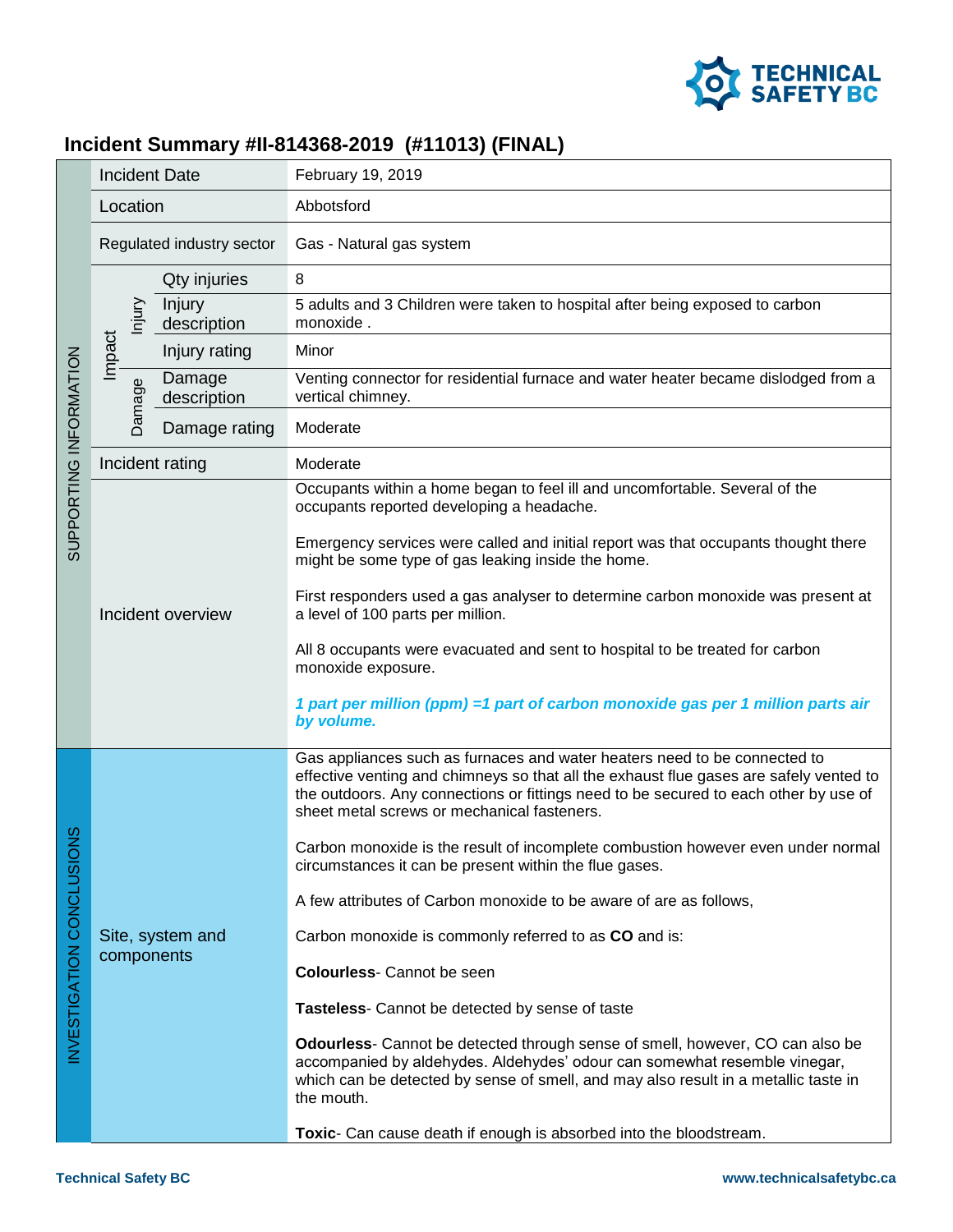

## **Incident Summary #II-814368-2019 (#11013) (FINAL)**

| Failure scenario(s)                | Over the years this venting system was subject to expansion and contraction when<br>heating up and cooling down as well as vibrations from the connected furnace and<br>blower motor. Eventually this caused the vent to dislodge from where it was friction fit<br>into the vertical chimney.                                                                                                                                                                                                                                                           |
|------------------------------------|----------------------------------------------------------------------------------------------------------------------------------------------------------------------------------------------------------------------------------------------------------------------------------------------------------------------------------------------------------------------------------------------------------------------------------------------------------------------------------------------------------------------------------------------------------|
|                                    | -Vent connector was found dislodged from chimney connection (See picture 1)<br>-Furnace filter was extremely dirty and plugged.                                                                                                                                                                                                                                                                                                                                                                                                                          |
| <b>Facts and evidence</b>          | -100 ppm CO reading was confirmed.<br>-Weather was cold, resulting in longer run times of the furnace and more flue gases                                                                                                                                                                                                                                                                                                                                                                                                                                |
|                                    | spilling into the basement.                                                                                                                                                                                                                                                                                                                                                                                                                                                                                                                              |
|                                    | The furnace/ water heater vent connector fitting was not secured to the vertical<br>chimney by way of screws or other fasteners. This operated without incident for<br>many years however eventually became dislodged. It is likely that a dirty/unbalanced<br>furnace blower wheel or worn bearings caused increased vibration the past few<br>years resulting in further dislodging of the vent.                                                                                                                                                       |
| Causes and<br>contributing factors | Another factor that may have contributed to the carbon monoxide being dispersed<br>throughout the home is the badly plugged furnace air filter. If such a filter is plugged,<br>normal airflow through the return duct will be restricted and air can be drawn into the<br>blower downstream of the plugged filter. In this case, the flue products that had<br>spilled into the space around the furnace, may have been drawn into the blower and<br>mixed with the supply air feeding the warm air ducts throughout the home.<br>(See Diagram-1 below) |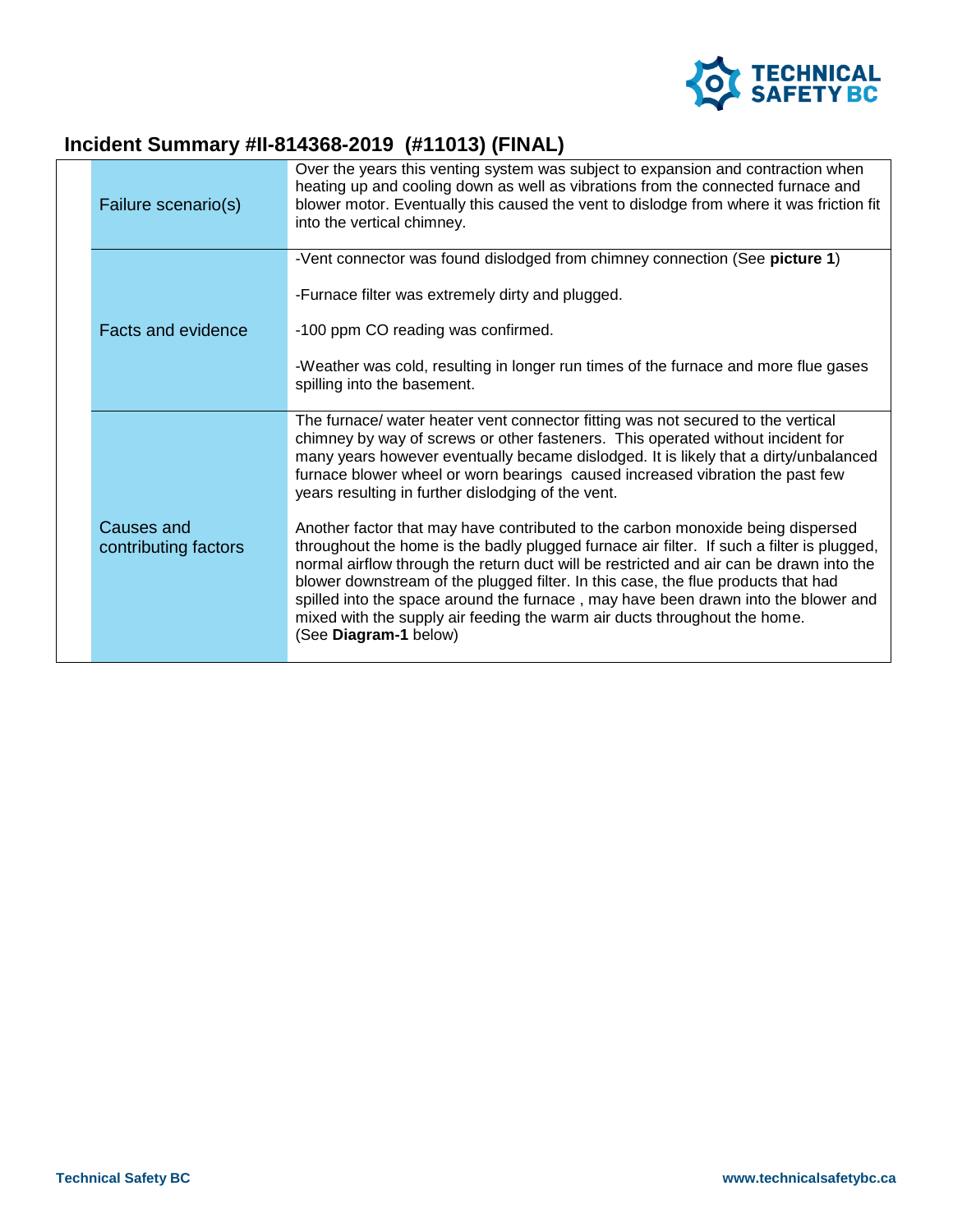



**Picture 1-** Yellow arrows point to where flue gasses were spilling from dislodged vent. Horizontal section of vent is where water heater is connected into furnace vent.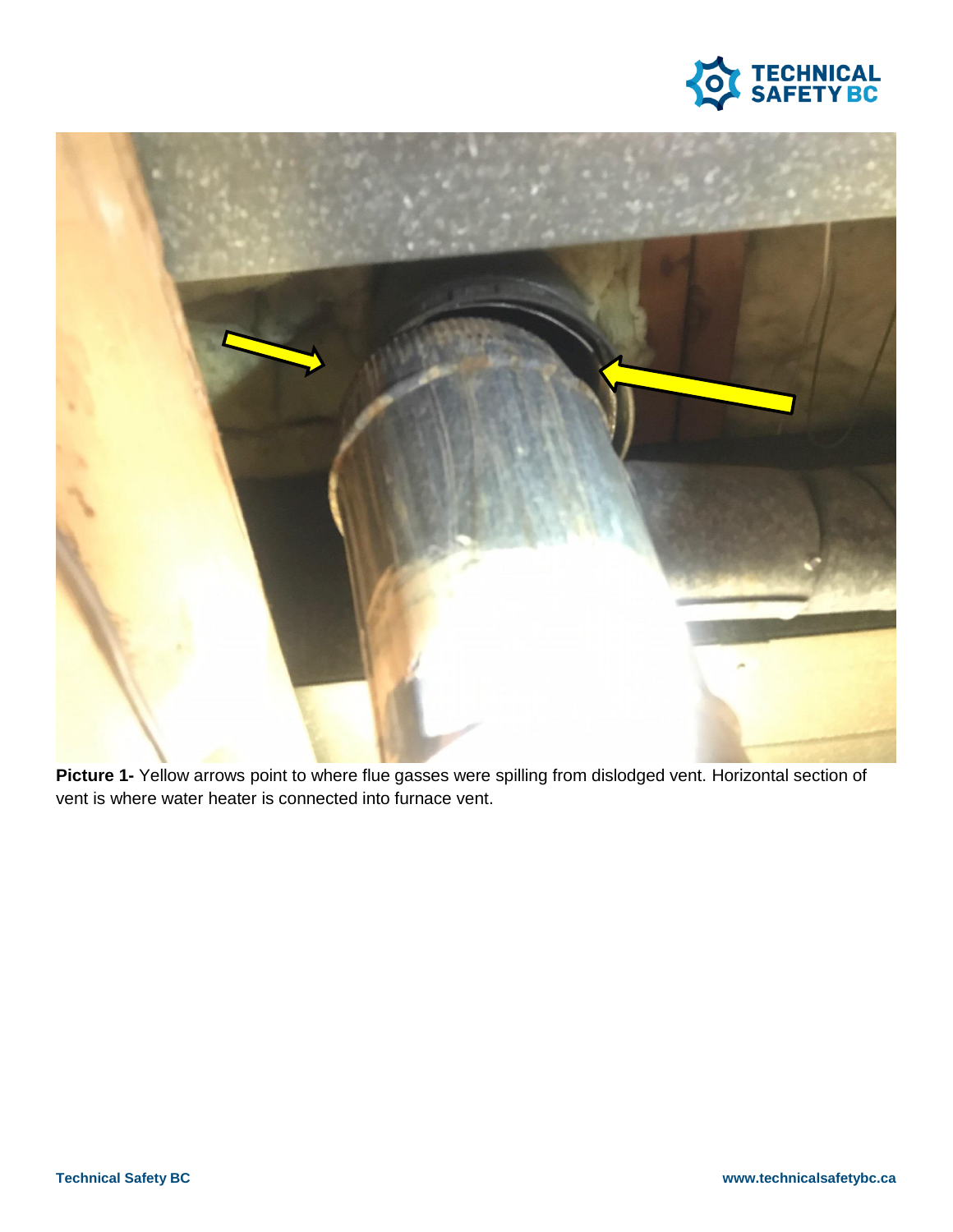



## **Picture-2**

Furnace vent elbow pictured above , connects directly to vent connector in **Picture-1** ( Yellow arrow points to where elbow was connected to the dislodged vent seen in **picture-1** )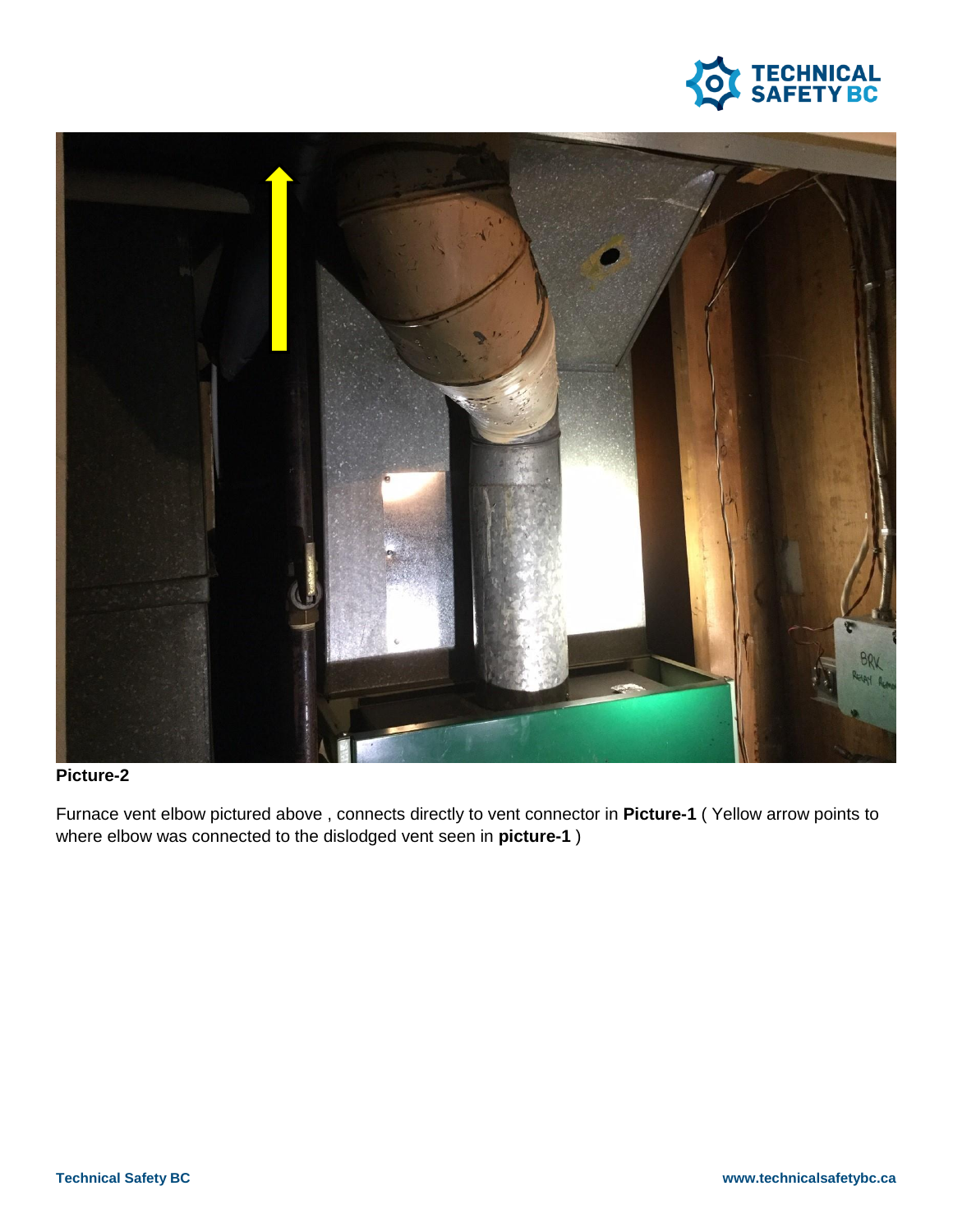



## **Picture-3**

Above: Vintage furnace Circa 1970's. See filter missing cover plate in bottom left hand corner.